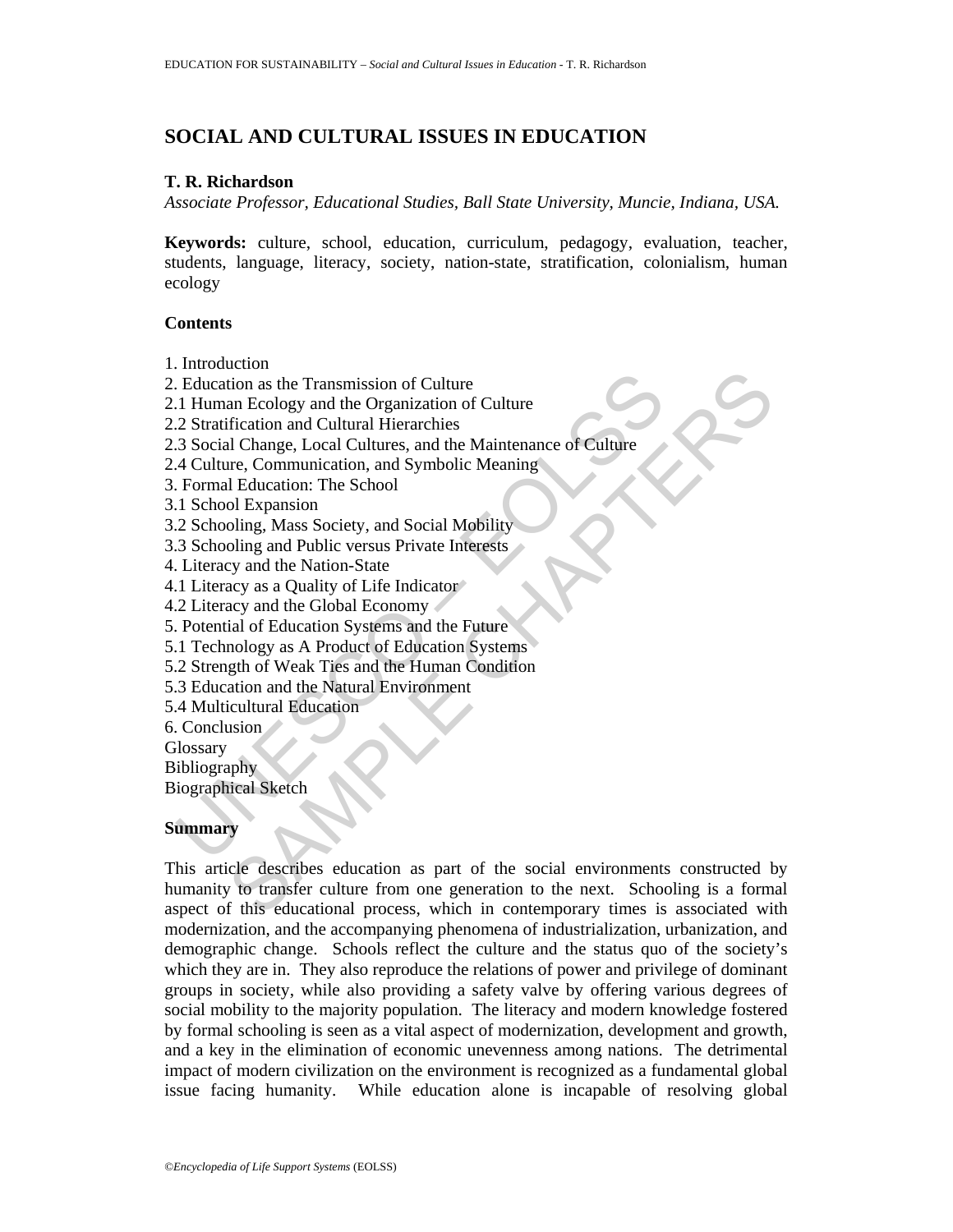environmental issues, it is an inescapable tool in the advancement of technological skills, literacy skills, and in the promotion of global understanding for a more sustainable future. In conclusion, the article suggests that rather than pursue the pressure for close ties and a single world view, loose coupling—the strengthening of weak ties through networks of mutual interest—and multicultural education are the directions to consider in advancing the concept of sustainability in the next millennium.

#### **1. Introduction**

Human beings separate themselves from their natural condition by creating their own social and physical environments. The ecological relationship between human beings and the natural environment changes over time through human activity where survival and procreation require specialized habitats in response to climatic and other conditions such as the availability of food, water, and other resources. Accumulated knowledge on how to survive in specific contexts is organized over time as patterns of distinctive beliefs and behaviors that form a culture. This "blueprint for survival" must be handed down to future generations, and all human societies have developed mechanisms for this to take place. The survival of humanity inherently contributes to environmental changes however, which have both intended and unintended consequences. During the last half of the twentieth century the relationship between the sustainability of the natural environment and human survival and habitation has reached crisis proportions.

nd procreation require specialized habitats in response to climatic and<br>not as the availability of food, water, and other resources. Accoundlat<br>now to survive in specific contexts is organized over time as pattern<br>ellelefs reation require specialized habitats in response to climatic and other condition<br>he availability of food, water, and other resources. Accumulated knowledge<br>of usurvive in specific contexts is organized over time as pattern This article examines the sustainability crisis in terms of education as the transmission of culture and the role of schools as a primary organizing factor in modern and postmodern societies. The creation of systems of formal education is a major tool in the modernization process for developing countries. A distinction is made here between education and schooling. Education is the larger concept of the transmission of all forms of knowledge from birth to death which characterize all societies. Schooling refers to the formal transmission of specific knowledge called curriculum in a special place called a school where individuals in specialized roles exchange knowledge with a designated teacher, or teachers, and students. Knowledge acquisition is measured, evaluated, and compared according to established standards. The role of schools in modernization and in response to changing definitions of literacy is viewed in relation to the nation-state. Schooling can be organized, and is usually intended, to foster personal and social progress. Education systems are conservative institutions and are used for reproduction and social control which encourages conformity and dependence on established powers either within a society or nation or among societies and nations.

The objective is to explore ways to better understand the relationship between social forces and natural environments. Since most human beings are not educated to look beyond their immediate situation, people tend to experience nature, history, and society through the lens of biography and their own culture. The perspective which needs to be fostered for a more universal outlook is one that links personal problems to public issues on a global scale. There are two suppositions: first, individuals can take control over their own lives by becoming aware of the dynamics of their own positions within the social and natural order; secondly, by developing an awareness of all of those individuals in similar circumstances, progress can be made toward global understanding and tolerance as people learn to act in their common interests. This article concludes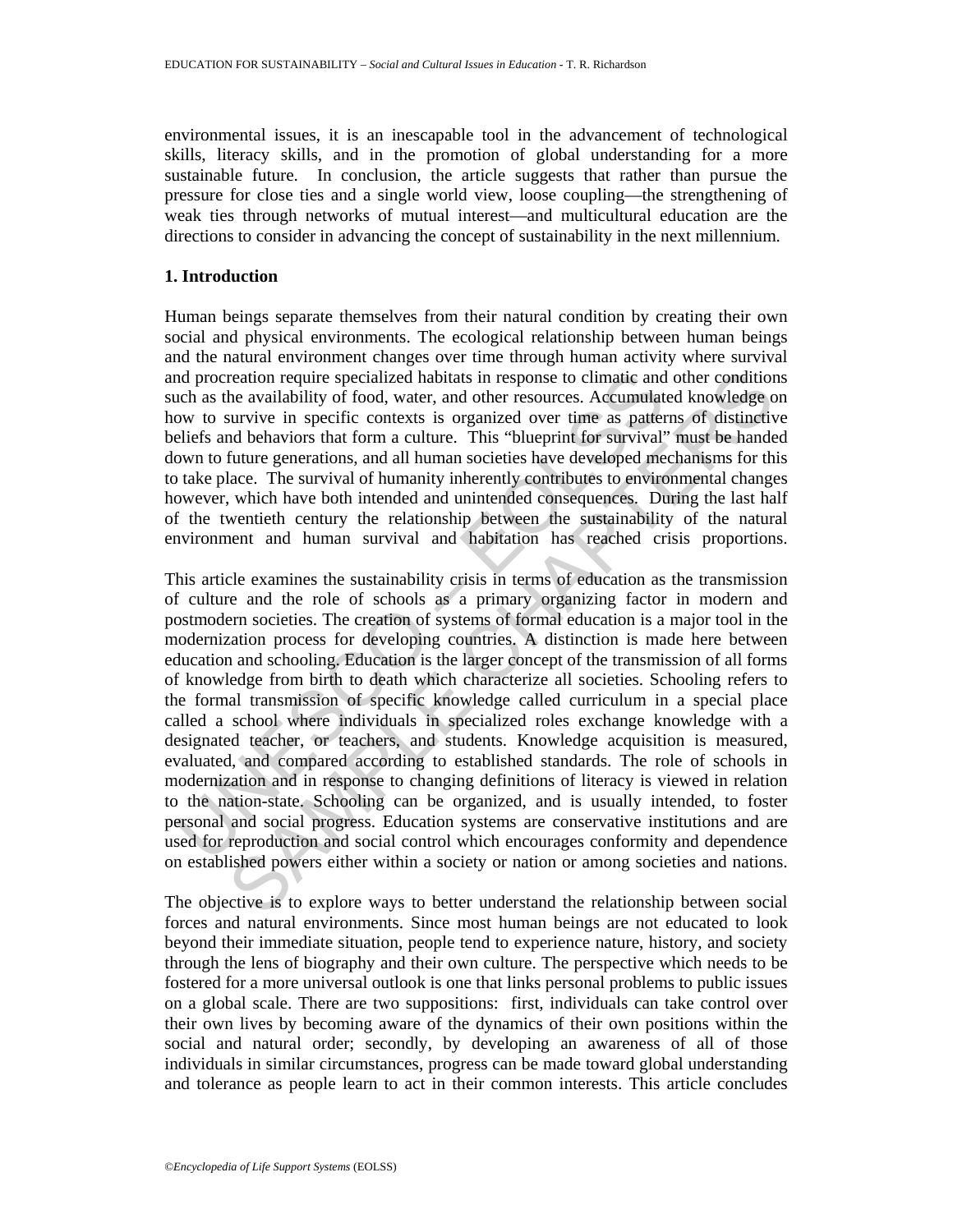with a discussion of schooling for the heterogeneous societies of the future where weak ties may be the bonds that foster the possibility of educating all peoples for citizenship in a human community of diverse, sustainable and co-existent cultures.

### **2. Education as the Transmission of Culture**

A culture is the worldview and way of life of a group of people. It encompasses their material world, including how they live, what they wear, their technologies, and all of the tangible objects and structures that define their community. It also includes the intangible aspects of the social and intellectual heritage of a people in their beliefs, values, and behaviors. A society is the organized interaction of people within a nation or as defined by some other boundary. A nation is a political entity established by a border that defines its territory. Cultures may cross over political boundaries or be fragmented and exist in multiple nation-states. There are approximately 190 independent nations and an estimated five to six thousand distinct cultures in the world. Clearly, nationstates are generally comprised of many cultures. Nations vary in their levels of tolerance and degrees of stability or instability that mark intercultural relations. Areas can be stabilized and destabilized as recent examples at the end of the twentieth century have shown in the Middle East, Northern Ireland, Eastern Europe, and Indonesia. Multicultural societies have been and are constantly being created by migrations and shifting demographics. Also, multicultural societies in the Americas, Australia, parts of Africa, and Asia were historically created by colonialism and western imperialism.

## **2**.**1 Human Ecology and the Organization of Culture**

at defines its territory. Cultures may cross over political boundaries<br>at dexist in multiple nation-states. There are approximately 190 ind<br>at easit in multiple nation-states. There are approximately 190 ind<br>ates are gener ites its territory. Cultures may cross over political boundaries or be fragmentted in multiple nation-states. There are approximately 190 independent nation-states in the voride system and proposing the generally comprised Human ecology is the study of the relationship between individuals and social groups and their social environments. The original studies in the 1920s out of the Chicago Urban School of Sociology examined how patterns of behavior are produced as an adaptation to the particular environment of the city. It was then assumed that it is possible to adapt biological principles to the study of human interaction. This resulted in a relatively deterministic view of human societies as competitive rather than interactive. In the use of natural selection and survival of the fittest borrowed from social Darwinism, researchers not only assumed that progress was inevitable, but that dominant groups were legitimate in their ascendancy. This reinforced both Eurocentric and ahistorical views of culture. In the late twentieth century, however, a growing concern over the impact of human activities on the environment encouraged social and ecological movements as well as research. The social issues concerning the relationships among human populations and the environment were intertwined with the organization of human cultures and the transmission of those cultures. All human social units were said to have cultural contexts by which they defined the participant's beliefs, values, norms, biases and attitudes. Beliefs are what are considered to have the moral authority of truth for the group. Values are the cultural definition of standards of what is approved or disapproved. Norms are the patterns of behavior and preferred rules of interaction. Biases, or mores, are strong likes and dislikes that take on great social significance. Attitudes or folkways are predilections to like or dislike certain patterns of behavior. Cultural continuity then is regulated by mechanisms of social control that encourage conformity to normative values and behaviors through formal sanctions (laws and punishments) and informal sanctions of shame and guilt. Nonetheless, there are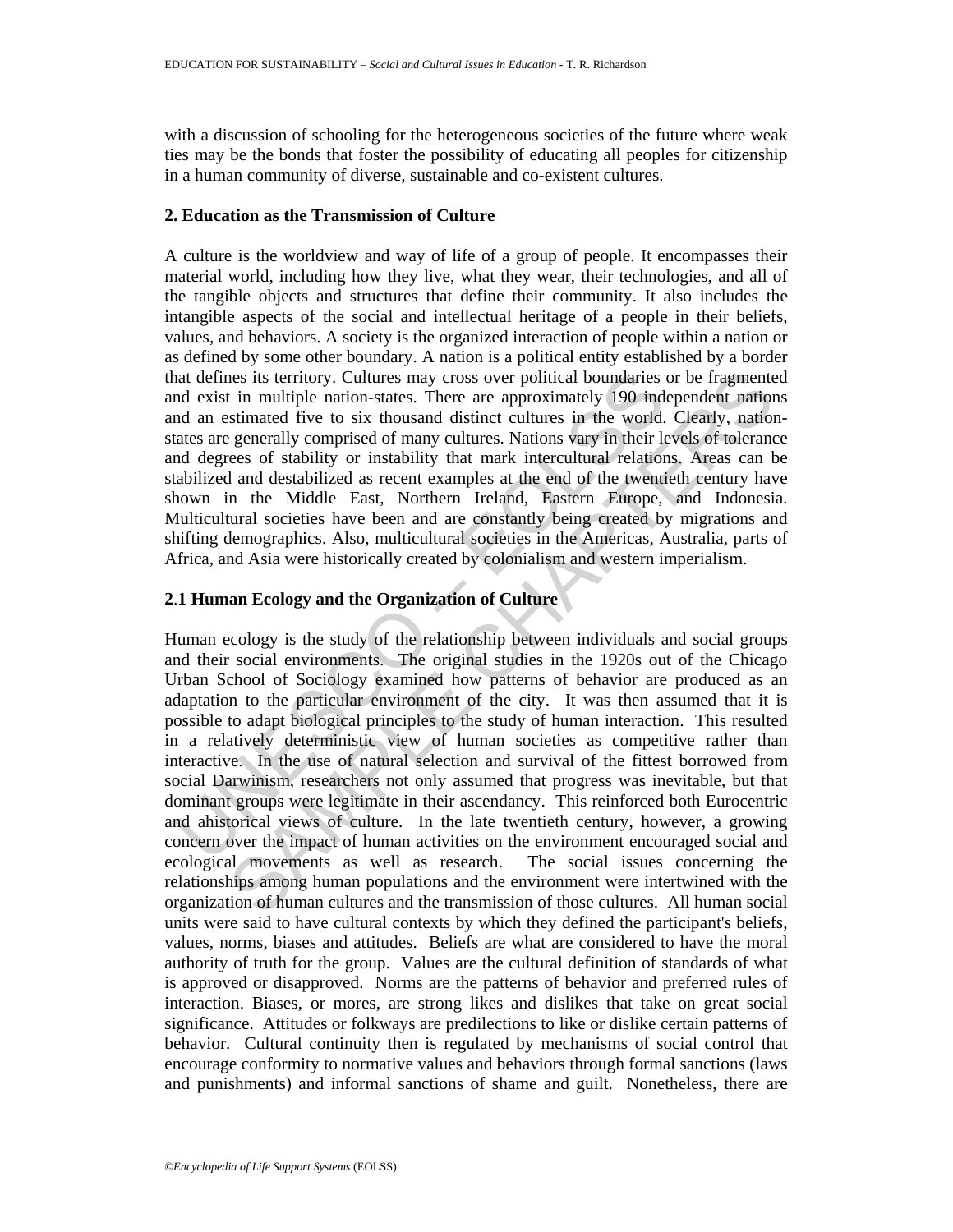differences between the ideal patterns that are mandated by the beliefs, values, and norms that are taught as ideal types in a society and the actual patterns of behavior. Even in societies with a great deal of ideological consensus individual members can display nonconforming behavior. This can be tolerated or rejected and conformity enforced by the overt punishment of offenders. Such displays reinforce basic cultural beliefs. This does not necessarily work, however, in societies with low initial consensus where behavioral conformity must be negotiated between parties that interpret mores and folkways differently.

rganizational principals of civil laws. There are fundamental different complex and stratified societies were legally organized and last complex and antisfered prior to colonialism (1400-1800) and now. The legal system and tional principals of civil laws. There are fundamental differences in the way<br>plex and stratfied societies were legally organized and how wealth was<br>delprince colonialism (1400-1800) and now. The legal systems of Europea<br>n For over ninety-nine percent of human existence the most stable form of cultural organization was tribal. The remaining 1 percent encompasses the entire domain of recorded history and so called civilization. A civilization is a society based on the organizational principals of civil laws. There are fundamental differences in the ways that complex and stratified societies were legally organized and how wealth was transferred prior to colonialism (1400-1800) and now. The legal systems of European and Asian societies are organized around property and property rights as the basic form of sustainable wealth and intergenerational transfer. To own or control property gives the individual, kingdom, or social strata the right to the products produced on the land. Inherited property ownership transfers the right to control the means of production, whether agricultural or industrial. Successful wars fought by nations acquire territory and thus increase the society's wealth by increasing resources, power, and the right to profit from production. In precolonial Africa, Australia, and the Americas, the land was held in common and thus was not a basis for personal or group accumulation of wealth. In order to control production, centralize, and accumulate wealth, the individuals or groups that ascended to power had to control labor as a resource. Labor could be acquired through hegemony or by force. The ownership and transfer of workforces, armies, and civil servants was a means to accumulate wealth in that to own the laborer was to own the products of the person's labor. Unpaid workers, slaves, were considered perpetual children in a kin relationship.

Europe invented wage labor for its own domestic market; however, while expanding territory through colonialism and Western imperialism, unfree labor was used. Europeans expanded systems of labor exploitation and globalized them using the principles of property rights. This demographic transformation and globalization of populations through forced labor from the 1400s through the 1800s decimated the African continent and changed the character and culture of the Americas. In addition, the dissemination of European culture and the Diaspora of African laborers into colonial economies not only transformed the existing subsistence patterns of aboriginal groups, but also devastated local ecosystems. Alfred W. Crosby (1986) refers to this as ecological imperialism. Crosby points out that Europeans carried diseases that eliminated indigenous peoples, and they introduced livestock and crops that endangered native flora and fauna. They promoted polices, such as the repetitive use of land for cash crops, that caused famines and destroyed ecosystems and natural resources, and promoted other catastrophes that could lead the way to global destruction. John Willinsky (1998) points out that the question we face now is how to use the lessons we have learned from European expansion and colonialism given that today's neocolonialism and transnationalization of science and technology follow similar patterns with considerable potential for destruction.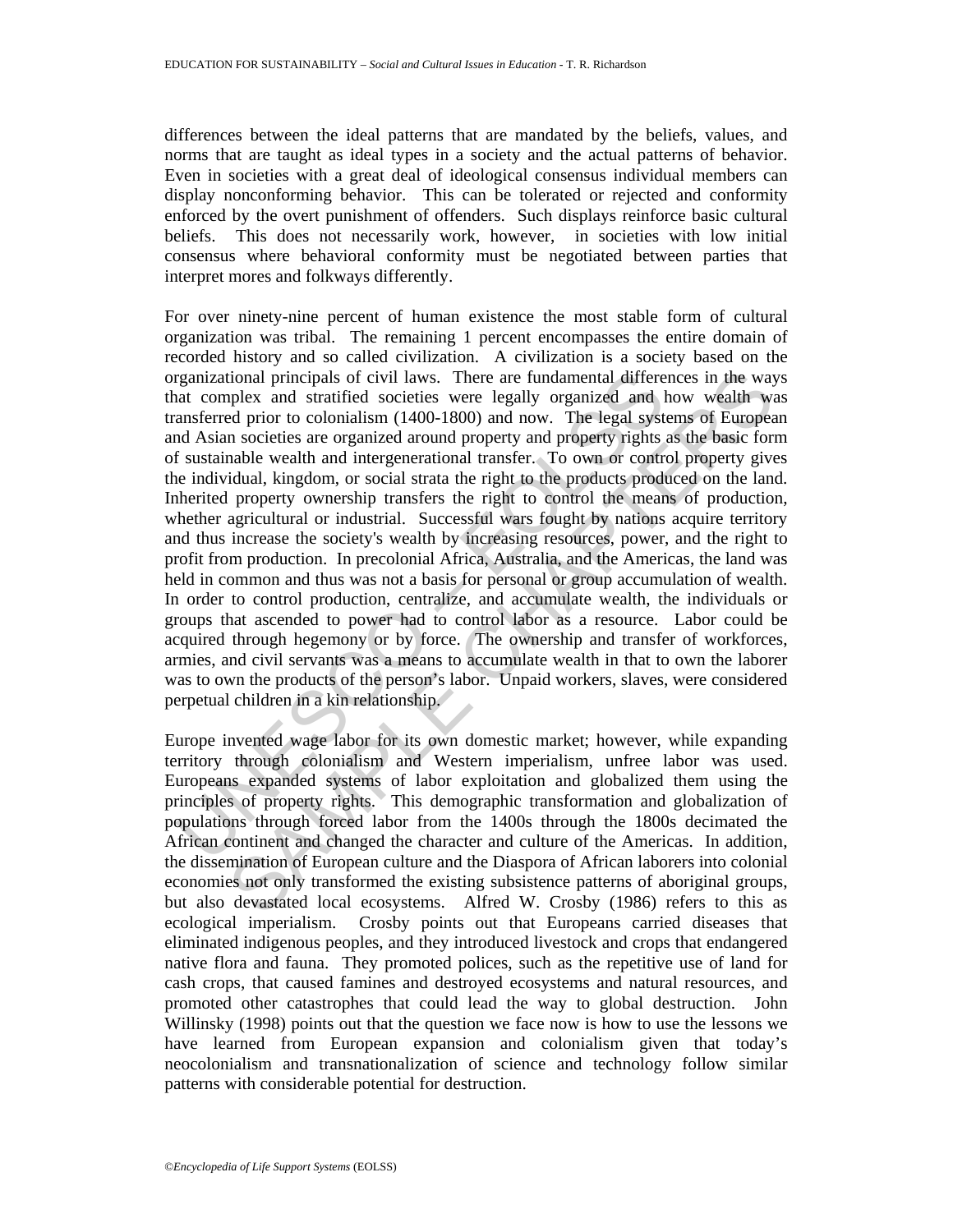chooling is characteristic of modern nation-states. In addition<br>ansmission of a primary culture, there can be a simultaneous<br>ubsultures or broader and looser cultural perspectives in a pluralistic world. Human h<br>sperience g is characteristic of modern nation-states. In addition to the esoterion<br>rois of a primary culture, there can be a simultaneous transmission<br>reserves or broader and looser cultural outlooks, making it possible to consider Cultural diversity rapidly decreased with the advent of colonialism, modernization, and industrialization as globalizing processes. Decolonization was followed by international economic expansion that continues without the political or military control of conquered territories. This has not necessarily resulted in peace or equity. In many regions of the world conflicts mark the unstable boundaries between contentious cultures. Nations with vested interests try to exert hegemonic or military control over territories where claims are made by more than one group. Cultures can also be lost through assimilation or accommodation as well as by direct forced intervention by a more powerful group. For a culture to survive it must defend its own geographic and cultural boundaries; and, more fundamentally, it must teach the distinctiveness of its culture to future generations. This can be done informally through life-long education as socialization, or it can be done formally through schooling. While education takes place everywhere, universal schooling is characteristic of modern nation-states. In addition to the esoteric transmission of a primary culture, there can be a simultaneous transmission of subcultures or broader and looser cultural outlooks, making it possible to consider the option of global cultural perspectives in a pluralistic world. Human beings inevitably experience multiple cultures with varying degrees of assimilation and accommodation. For example, it is surmised by R. Grove (1994) that the very pressures of colonialism when Europeans came into contact with other cultures that were radically different and not as pragmatic, profit oriented, or exploitive of the land - gave rise to more conservationist views and even to the ecology movement.

TO ACCESS ALL THE **18 PAGES** OF THIS CHAPTER, Visit: http://www.eolss.net/Eolss-sampleAllChapter.aspx

#### **Bibliography**

- - -

Adams, M.; Bell, L. A; and Griffin, P. (1997). Teaching for Diversity and Social Justice: A Sourcebook. London: Routledge. [Theoretical foundations and frameworks for facilitating communication and understanding between members of diverse and unequal groups. Written for novice and experienced faculty and trainers in higher education, adult formal and informal education, workplace, and staff development.]

Banks, J. A. and Banks, C. A. (1995). Handbook of Research on Multicultural Education. New York: MacMillan Publishing. [Concepts, theories and methods from history, ethnic studies, women's studies, and social and behavioral sciences for multicultural education for social equity.]

Chambliss, J. J. (ed.) (1996). Philosophy of Education: An Encyclopedia. New York & London: Garland. [Charts the influence of philosophic ideas on education from ancient times to the present. See E. V. Johanningmeier on the "School," pp. 585-589.]

Crosby, A. W. (1986). Ecological Imperialism: The Biological Expansion of Europe, 900-1900. Cambridge: Cambridge University Press. [Argues that European expansion not only altered cultural, social, and political systems in colonized societies, but devastated their ecology and subsistence patterns of living as well.]

Freire, P. (1983, original Portuguese 1968). Pedagogy for the Oppressed. New York: Continuum.